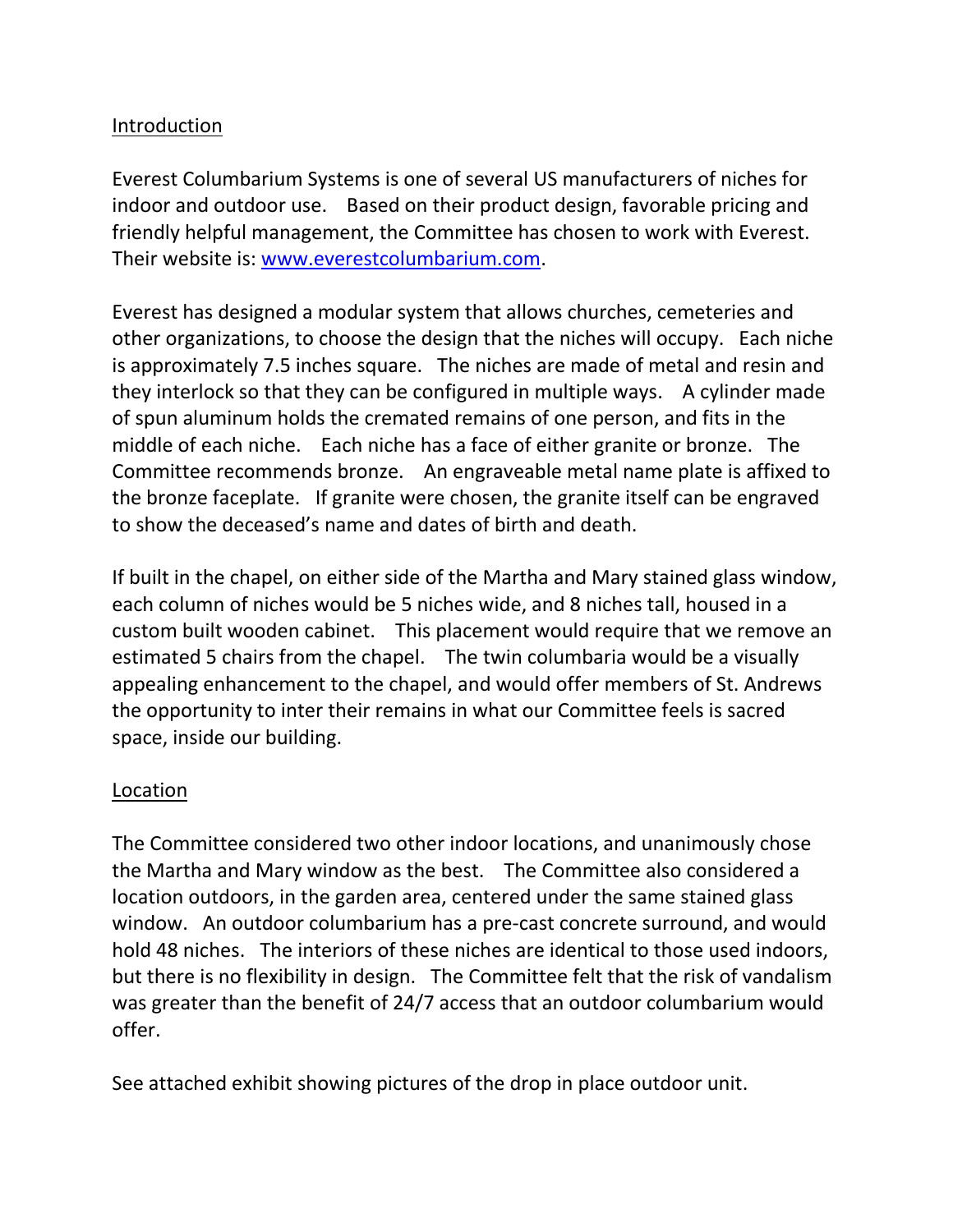# Construction Details

The actual construction of the twin columbaria has two components. The first is the niches themselves, which are purchased from Everest. See accompanying exhibit taken from the Everest website. Each niche is 7.5 inches square, and 11.65 inches deep. These lock together much like an "Erector Set" and can be configured as wide and as tall as each purchaser prefers. The cremated remains are held in a spun aluminum cylinder which is removed to be filled and for any ceremony, and then inserted into the niche. A bronze face plate covers the front of the niche, and a brass nameplate is affixed to the front of each niche. The second component is the surrounding cabinet.

A local custom woodworker would build twin cabinets to hold the niches. The cabinet is much like a bookshelf, but without the shelves. It would have three sides and be open to the front, showing the niches with their bronze face plates and engraved name plates. The Committee recommends that the cabinets be made of wood similar in appearance to the wood within the Martha and Mary window.

The Committee contacted several custom woodworkers and met in person with three (Bob McManus, the Ossege Brothers, and John Burt.)

### Criteria for Interment in the Columbarium

The Committee believes that members and communicants of St. Andrews, and family members of such individuals, are the intended users of the Columbarium. Anyone wishing to use the Columbarium, who is neither a member or communicant of St. Andrews, or a family member of the above, may request admittance which would be considered by the Columbarium Committee, whose sole discretion would determine.

### Columbarium Book

Because the nameplate which will be affixed to each niche will only show the deceased's name and years of birth and death, the Committee recommends that there be a Columbarium Book, which would allow each certificate holder or their next of kin, to show an epitaph, a picture, poem or other remembrance. The